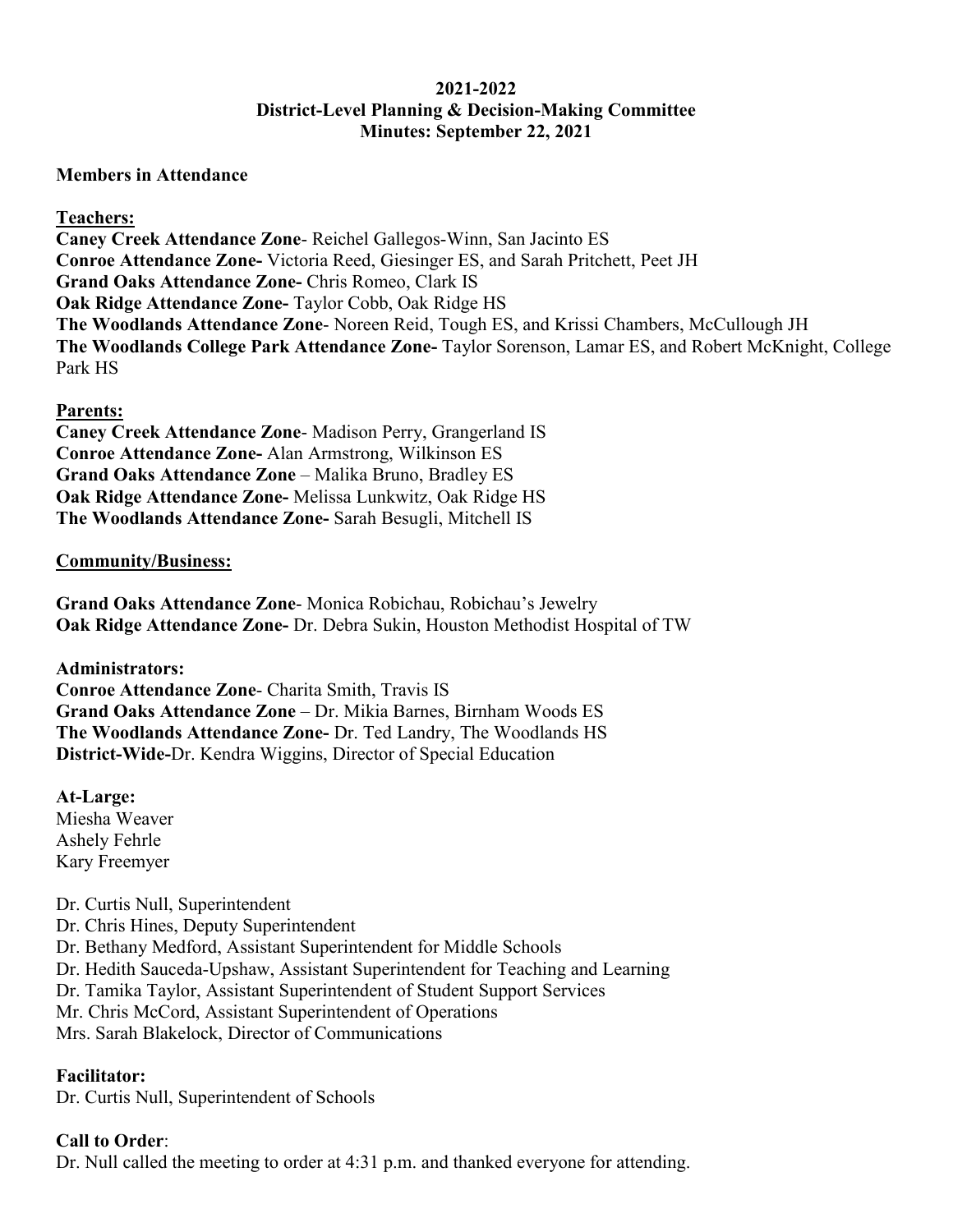#### **Election of Chairperson:**

Dr. Null requested nominations for a chairperson and Dr. AJ LiVecchi, Oak Ridge High School, was nominated.

- Motion: Dr. Ted Landry
- Second: Taylor Sorenson

Dr. LiVecchi was unanimously elected to the position.

### **Approval of Minutes:**

The minutes of the previous meeting held July 2021 were approved as submitted.

- Motion: Kary Freemyer
- Second: Taylor Sorenson

# **Review of Minutes:**

Dr. Null reviewed the summaries of the August and September meetings of the Conroe ISD Board of Trustees.

# **Overview of Conroe ISD:**

Dr. Null presented an overview of the District including updates for the November 2019 Bond Referendum and COVID-19.

# **Waivers:**

Waivers were presented to the Committee by Dr. Chris Hines for comment prior to presentation to the Board. All waivers were approved unanimously.

#### Data Portal Waiver

- Motion: Kary Freemyer
- Second: Robert McKnight

# Modified Assessment Schedule Waiver

- Motion: Taylor Sorenson
- Second: Kary Freemyer

# Foreign Exchange Student Waiver

- Motion: Madison Perry
- Second: Kary Freemyer

# Class Size Waivers

- Motion: Krissi Chambers
- Second: Noreen Reid

# **Overview of Future Meetings:**

Dr. Hines reviewed the yearly agenda of meeting dates and topics.

# **Future Meeting Dates:**

The next meeting date is October 20, 2021.

# **Adjournment:**